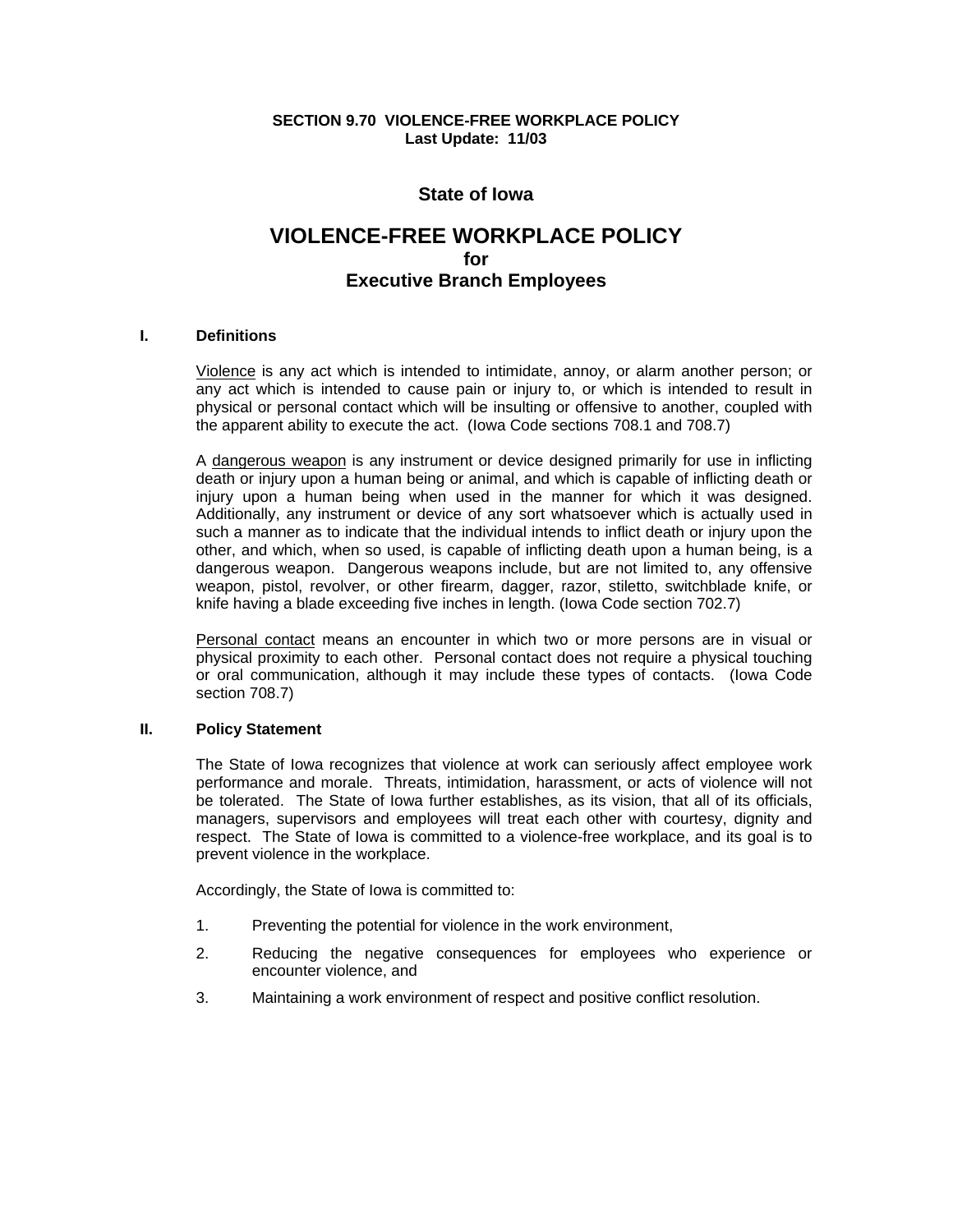## **III. Prohibitions**

A. Employees are prohibited from the possession, sale, transfer or use of any dangerous weapon while engaged in state business, or on state property or the Employer's premises.

This prohibition shall not include peace officers and other state employees who have been issued professional weapons permits by the Commissioner of the Department of Public Safety for use by these employees when acting under the authority of their department. Further, this policy is not intended to restrict employees who live in state owned housing from the legal possession of weapons in their homes, if allowed by the appointing authority. This policy is not intended to restrict state employees from engaging in legal hunting and recreational activities on state owned property during off-duty hours.

- B. Employees are prohibited from engaging in harassment of another employee, supervisor, manager, vendor, customer or client in accordance with the State of Iowa's Equal Opportunity, Affirmative Action and Anti-Discrimination Policy.
- C. Employees are prohibited from making threatening or intimidating statements or engaging in threatening or intimidating behavior directed to another employee, supervisor, manager, vendor, customer or client.
- D. Employees are prohibited from communicating with another employee, supervisor, manager, vendor, customer or client by telephone, electronic means, or in writing without legitimate purpose or in any manner likely to cause the other person annoyance or harm. (Iowa Code section 708.7)
- E. Employees are prohibited from purposefully and without legitimate purpose having personal contact with another employee, supervisor, manager, vendor, customer or client with the intent to threaten, intimidate or alarm the other person.

# **IV. Affirmative Duties**

- A. An employee who is the victim of workplace violence shall report the incident immediately in accordance with the procedures established by this policy.
- B. An employee witnessing workplace violence or the potential for such violence directed at another person or property of the state, shall report such incidents in accordance with the procedures established by this policy.
- C. When applicable, state officials and employees shall cooperate fully with all appropriate individuals in the investigation and prosecution of criminal acts, this policy, and the pursuit of any civil remedies in order to create and maintain a violence-free workplace.